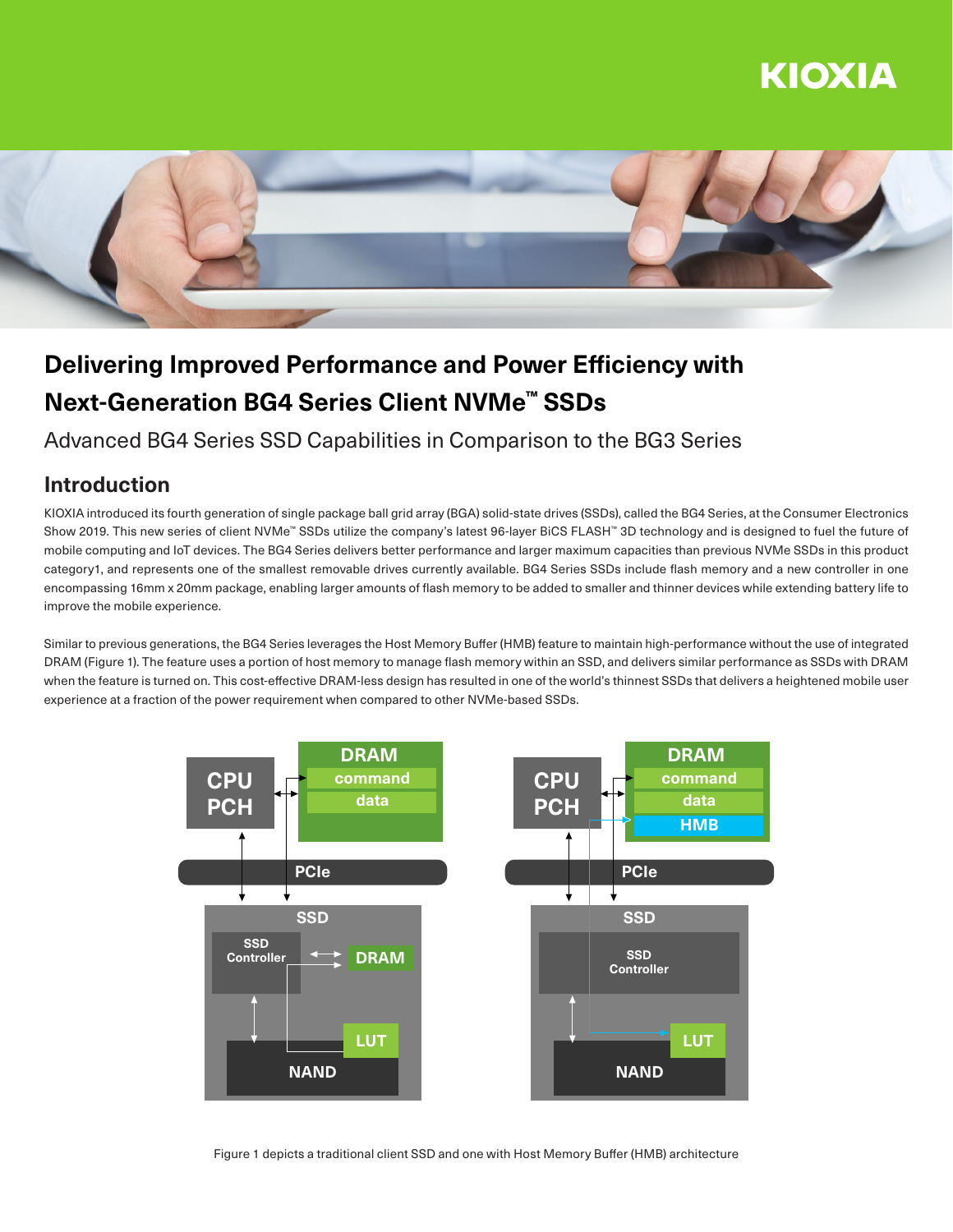When compared to its predecessor (the BG3 Series), the BG4 Series delivers significantly faster random read performance and twice the capacity using less power. This technical brief presents improvements to the BG4 Series relating to performance and power efficiency when compared to the BG3 Series.

### **Product Overview**

The BG Series, developed by KIOXIA, represents their first product with HMB capabilities, and delivers very fast SSD performance<sup>2</sup> in support of this feature. The following is a short overview outlining the product capabilities for the BG3 Series and BG4 Series of client NVMe SSDs:

### **BG3 Series**

The BG3 Series was introduced to the industry in August 2017 as KIOXIA's third generation of single package BGA SSDs. The series is driven by 64-layer BiCS FLASH 3D technology developed by KIOXIA and designed to be smaller, lighter, faster and more power-efficient than previous generations, mostly to enable the evolution of mobile computing and IoT devices. The BG3 Series features HMB within the NVMe revision 1.2.1 specification to deliver high-performance without using integrated DRAM.

Available in 128GB<sup>3</sup>, 256GB and 512GB capacities, the BG3 Series supports PCI Express<sup>®</sup> (PCIe<sup>®</sup>) Gen3 x2 lanes. All three capacity models are available in a surface-mount M.2 1620 single package (16mm x 20mm) or a removable M.2 2230 module (22mm x 30mm) to enable mobile device design flexibility. As real estate in mobile devices can be limited and challenging, the BG3 Series offers very thin SSDs supporting 1.3mm profiles for 128GB and 256GB capacities, and 1.5mm profiles for 512GB capacities.

Based on internal benchmark testing conducted by KIOXIA in a lab environment using the CrystalDiskMark<sup>4</sup> tool (explained further in Section 4, Test Criteria), the BG3 Series with 512GB capacities and two PCIe Gen3 lanes delivered:

- **•** Sequential read performance up to 1,635 megabytes per second (MB/s)
- **•** Sequential write performance up to 482 MB/s
- **•** Random read performance up to 174,000 input/output operations per second (IOPS)
- **•** Random write performance up to 31,000 IOPS
- **•** Performance-power ratio up to 0.97mW divided by MB/s



#### **BG4 Series**

The BG4 Series is KIOXIA's fourth generation of single package BGA SSDs and announced to the industry in January 2019. BG4 utilizes 96-layer BiCS FLASH 3D technology and also leverages the HMB feature, but within the NVMe Revision 1.3b specification. This product doubles the lane count with support for PCIe Gen3 x4 lanes, and delivers more performance in the same power envelope when compared to other products2.

Capacities supported within the BG4 Series include 128GB, 256GB, 512GB and 1024GB (approximately 1TB), with each capacity model available in a BGA M.2 1620 surface-mount design or an M.2 2230 removable module. Similar to the BG3 Series, the BG4 Series represents one of the thinnest SSDs available delivering 1.3mm profiles for models up to 512GB capacities, and 1.5mm profiles for 1024GB capacities.

Based on internal benchmark testing conducted by KIOXIA in a lab environment using the CrystalDiskMark tool, the BG4 Series with 1024GB capacities and four PCIe Gen3 lanes delivered:

- **•** Sequential read performance up to 2,336 MB/s
- **•** Sequential write performance up to 1,815 MB/s
- **•** Random read performance up to 349,000 IOPS
- **•** Random write performance up to 56,000 IOPS
- **•** Performance-Power ratio up to 0.78mW divided by MB/s



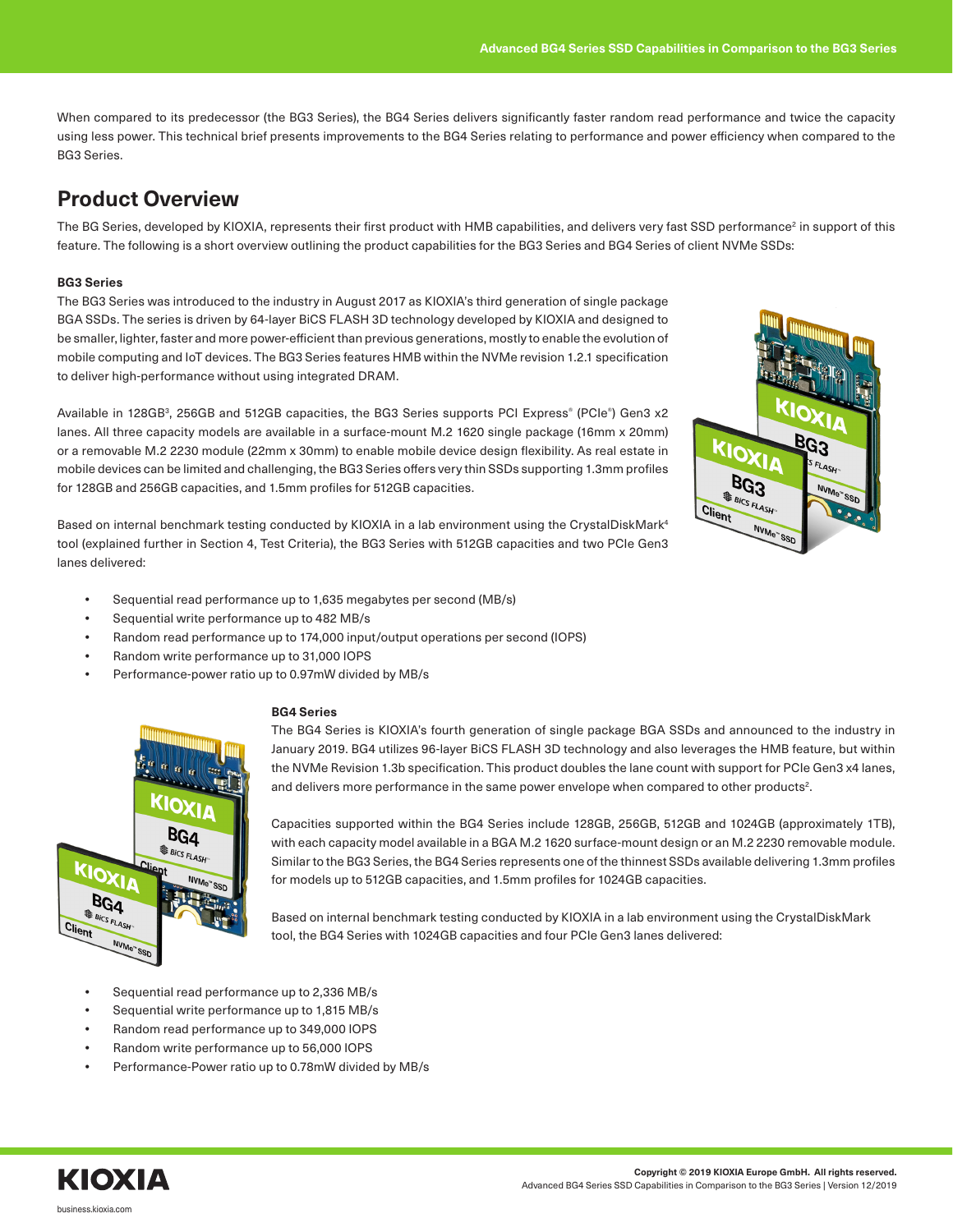**Metric BG3 Series BG4 Series BG4 Advantage** PCIe Gen3 Lanes X2 X2 X4 Double the lanes – less traffic congestion Maximum Capacity **1024GB** 1024GB 1024GB Twice the SSD density to store data BiCS FLASH™ Support 64-layers 96-layers 96-layers 33% improved NAND voltage change<sup>6</sup> 512GB BGA Z-height 1.5mm 1.3mm 1.3mm Smaller form factor for mobile devices Sequential Read up to 1,635 MB/s up to 2,336 MB/s  $\sim$  43% faster Sequential Write 1.5 and 1.82 MB/s up to 1,815 MB/s 277% faster Random Read up to 174,000 IOPS up to 349,000 IOPS  $\sim$  100% faster Random Write  $\vert$  up to 31,000 IOPS up to 56,000 IOPS  $\vert$  ~80% faster Performance-Power Ratio up to 0.97mW/MB/s up to 0.78mW/MB/s  $\sim$  20% decreased power use

In a quick side-by-side comparison, the BG4 Series provides significant benefits over the BG3 Series<sup>5</sup>:

## **Description of Benchmarks**

Benchmark tests were conducted by KIOXIA in a lab environment that compared storage performance and the power efficiency between BG Series generations. For this requirement, the BG4 Series and BG3 Series were tested for comparison covering bandwidth (sequential read and write performance), IOPS (random read and write performance), and power efficiency (via performance-power ratios). The performance tests utilized the industry-standard CrystalDiskMark tool that is widely accepted and used to test the performance of solid-state storage by reading and writing through the file system. The power test was developed and implemented using an in-house developed system and software.

## **Test Criteria**

The performance results were based on the highest values in each series (BG3 and BG4), comparing the best performance of both drives. To measure just the performance, and not power-efficiency, the hardware and software equipment used for the benchmark tests included the following:

- **• Test PC:** Intel® Core™ i7-7700 processor with dual CPUs, 3.60GHz frequency, four (4) processing cores, and 8GB of DRAM (4GB\*2)
- **• Operating System:** Microsoft® Windows® 10 version 1803 (Build 17134.112)
- **• Target Use Case:** General PC Usage
- **• Storage Devices:** KIOXIA BG4 Series SSD with 1024GB capacity, PCIe Gen3 x4 lanes and KIOXIA BG3 Series SSD with 512GB capacity, PCIe Gen3 x2 lanes
- **• Benchmark Software:** CrystalDiskMark 6.0.0 (an open source benchmark tool commonly used to test the performance of solid-state storage)
- **• Test Disclaimer:** Test results will vary based on test software and hardware. Normal published results have typically used benchmark software to isolate each performance metric. For the BG4 versus BG3 comparison, CrystalDiskMark 6.0.0 was used to consistently simulate PC usage, delivering ease of repeatability by anyone testing these platforms.

When measuring power efficiency, as outlined in Section 3, KIOXIA connected internal equipment to measure power and performance. An internal program was also developed to run read and write operations continuously in order to obtain multiple stable power data for statistical analysis. The hardware and software equipment used for this benchmark test included the following:

- **• Test PC:** ASRock™ DeskMini 110, CPU Intel Pentium® processor G4560 @ 3.50GHz, 4GB of DRAM
- **• Operating System:** Ubuntu® 14.04 LTS 64-bit

#### **4a Set-up & Test Procedures**

The test environment was set-up using the hardware and software equipment outlined above. Dual CPUs within the Intel platform host the Windows application on one and the CrystalDiskMark benchmark tool on the other to avoid contention from either application. Without the two CPU testbeds, the applications could interfere with memory and/or CPU cycles, compromising the test results.

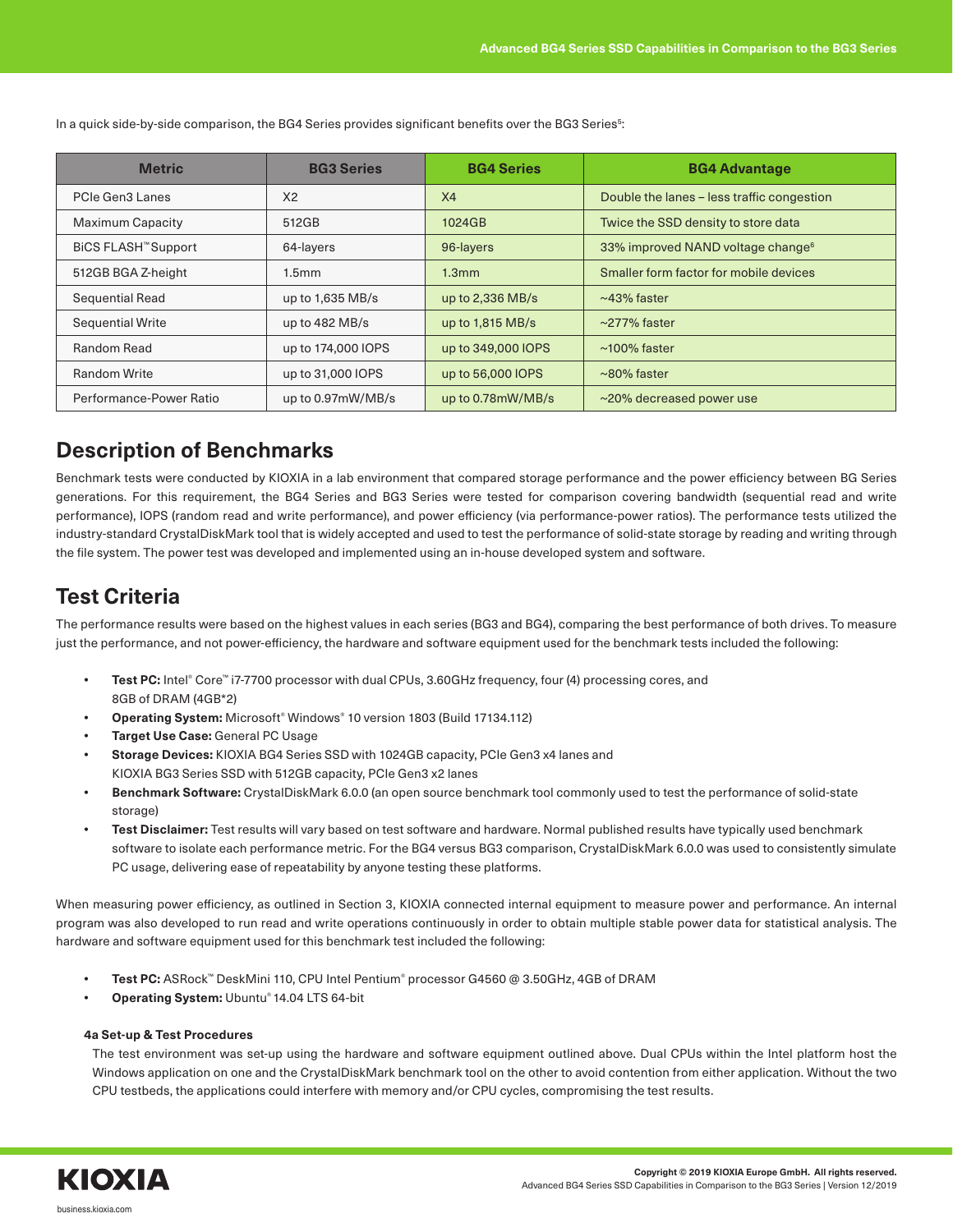The CrystalDiskMark benchmark tool was used to conduct and determine results from sequential read and write tests, and random read and write tests using settings that were selected from a drop-down menu as outlined in Section 5, Test Results. One BG4 Series SSD with 1024GB capacity and PCIe Gen3 x4 lane support was tested against one BG3 Series SSD with 512GB capacity and PCIe Gen3 x2 lane support. The tests were run with the Host Memory Buffer feature invoked and with an access range of 32GiB $^7\!$ .

The BG4 and BG3 SSDs were each tested five times and the highest value was recorded. These tests and analysis of sequential and random read-write performance, as well as power efficiency, help to showcase how BG4 Series SSDs deliver higher access to data and lower power consumption when compared to the previous BG3 generation.

### **Test Results**

The test results encompass five benchmark tests that were conducted with the highest values presented in Chart 1 below. A description of each test is also included.



### **BG4 Series vs BG3 Series Comparisons**

Chart 1: CrystalDiskMark 6.0.0 test results in a Microsoft Windows environment

### **5a Sequential Read**

Sequential read is a data access pattern whereby large contiguous blocks of data, 128KiBª in this test case, are read from adjacent logical block addresses of flash memory in sequential order. The term is used mostly for benchmarking, and speed is measured in MB/s. This kind of performance testing is read-intensive (100% read and 0% write) at the application level (Table 1).

| <b>SSD Tested</b> | Highest Result (5 runs) | <b>BG4 Advantage</b> |
|-------------------|-------------------------|----------------------|
| <b>BG3 Series</b> | 1,635 MB/s              |                      |
| <b>BG4 Series</b> | $2,336$ MB/s            | $+43%$               |

Table 1: Sequential read comparison between BG3 Series and BG4 Series SSDs (higher is better)

### **5b Sequential Write**

Sequential write is a data access pattern whereby large contiguous blocks of data, 128KiB in this test case, are written to adjacent logical block addresses of flash memory in sequential order. The term is used mostly for benchmarking, and speed is also measured in MB/s. This type of

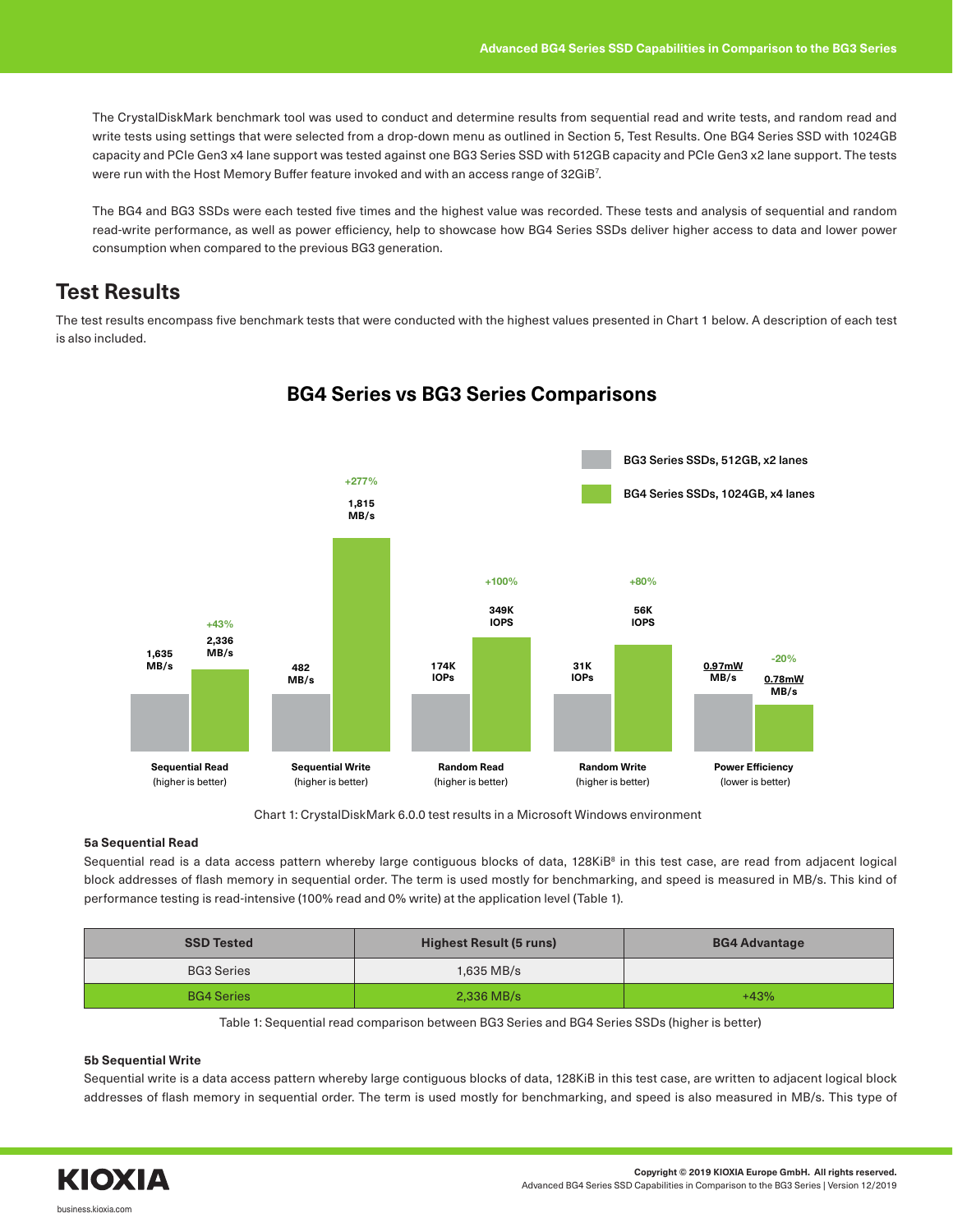performance testing is write-intensive (0% read and 100% write) at the application level (Table 2).

| <b>SSD Tested</b> | <b>Highest Result (5 runs)</b> | <b>BG4 Advantage</b> |
|-------------------|--------------------------------|----------------------|
| <b>BG3 Series</b> | 482 MB/s                       |                      |
| <b>BG4 Series</b> | $1,815$ MB/s                   | $+277%$              |

#### Table 2: Sequential write comparison between BG3 Series and BG4 Series SSDs (higher is better)

### 5c Random Read

4K random read is a data access pattern whereby small blocks of data, 4KiB in this test case, are read from random logical block addresses of flash memory in the device being tested. The term is used mostly for benchmarking, and speed is measured in IOPS. This type of performance testing is read-intensive (100% read and 0% write) at the application level (Table 3).

| <b>SSD Tested</b> | Highest Result (5 runs) | <b>BG4 Advantage</b> |
|-------------------|-------------------------|----------------------|
| <b>BG3 Series</b> | 174,000 IOPS            |                      |
| <b>BG4 Series</b> | 349,000 IOPS            | $+100%$              |

Table 3: Random read comparison between BG3 Series and BG4 Series SSDs (higher is better)

#### **5d Random Write**

4K random write is a data access pattern whereby small blocks of data, 4KiB in this test case, are written to random logical block addresses of flash memory in the device being tested. The term is used mostly for benchmarking, and speed is measured in IOPS. This type of performance testing is write-intensive (0% read and 100% write) at the application level (Table 4).

| <b>SSD Tested</b> | Highest Result (5 runs) | <b>BG4 Advantage</b> |
|-------------------|-------------------------|----------------------|
| <b>BG3 Series</b> | 31,000 IOPS             |                      |
| <b>BG4 Series</b> | 56,000 IOPS             | $+80%$               |

Table 4: Random write comparison between BG3 Series and BG4 Series SSDs (higher is better)

#### **5e Power Efficiency**

To determine the power efficiency and the respective performance-power ratio between the BG4 Series and BG3 Series, the sequential read and write performance, as well as capacity, were tested with an internally-developed program that ran the read and write operations continuously to obtain stable power data. The power consumed was recorded every 10 milliseconds (ms) over a 500ms range, creating 50 tested values that were condensed down to 3 to 5 primary values in a linear approximation. The maximum power consumption value recorded is the final power result. The recorded values covering both sequential read and write performance over a 500ms range are reflected in Figures 2 and 3 respectively, and linearly displayed using less data points.

In the two power-efficiency charts below, the products are represented as follows:

- **BG3 Series SSDs with two PCIe Gen3 lanes**
- **BG4 Series SSDs with two PCIe Gen3 lanes9**
- **BG4 Series SSDs with four PCIe Gen3 lanes**

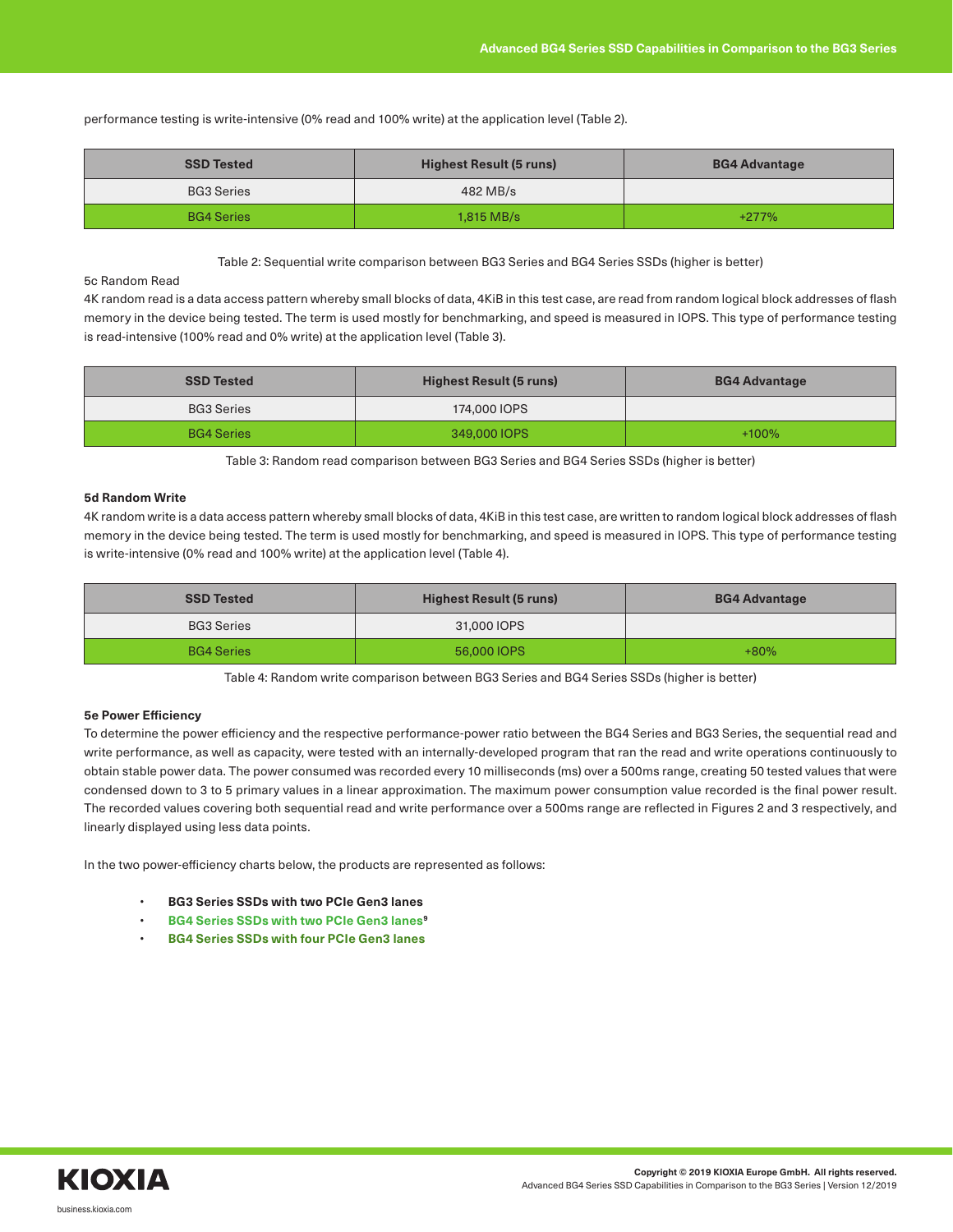

### **Sequential Read Power Efficiency**



**BG3 (2L) = 0.97mW / MB/s BG4 (2L) = 0.78mW / MB/s BG4 (4L) = 0.78mW / MB/s**

Power consumption between BG3 (2L) and BG4 (2L) at the same performance = 635mW reduced

Figure 2: BG4 vs BG3 sequential read power efficiency results







Power consumption between BG3 (2L) and BG4 (2L) at the same performance = 420mW reduced

Figure 3: BG4 vs BG3 sequential write power efficiency results

Given the test results depicted in Figures 2 and 3 above, power efficiency between the BG4 Series and BG3 Series were tested for sequential read and write performance and capacity against power consumption. The results are depicted in Tables 5 and 6 below as follows:

| <b>SSD Tested</b> | Highest Result (5 runs) | <b>BG4 Advantage</b> |
|-------------------|-------------------------|----------------------|
| <b>BG3 Series</b> | 0.97mW / MB/s           |                      |
| <b>BG4 Series</b> | $0.78$ mW / MB/s        | $-20%$               |

Table 5: Sequential read performance-power ratio between BG3 and BG4 Series SSDs (lower is better)

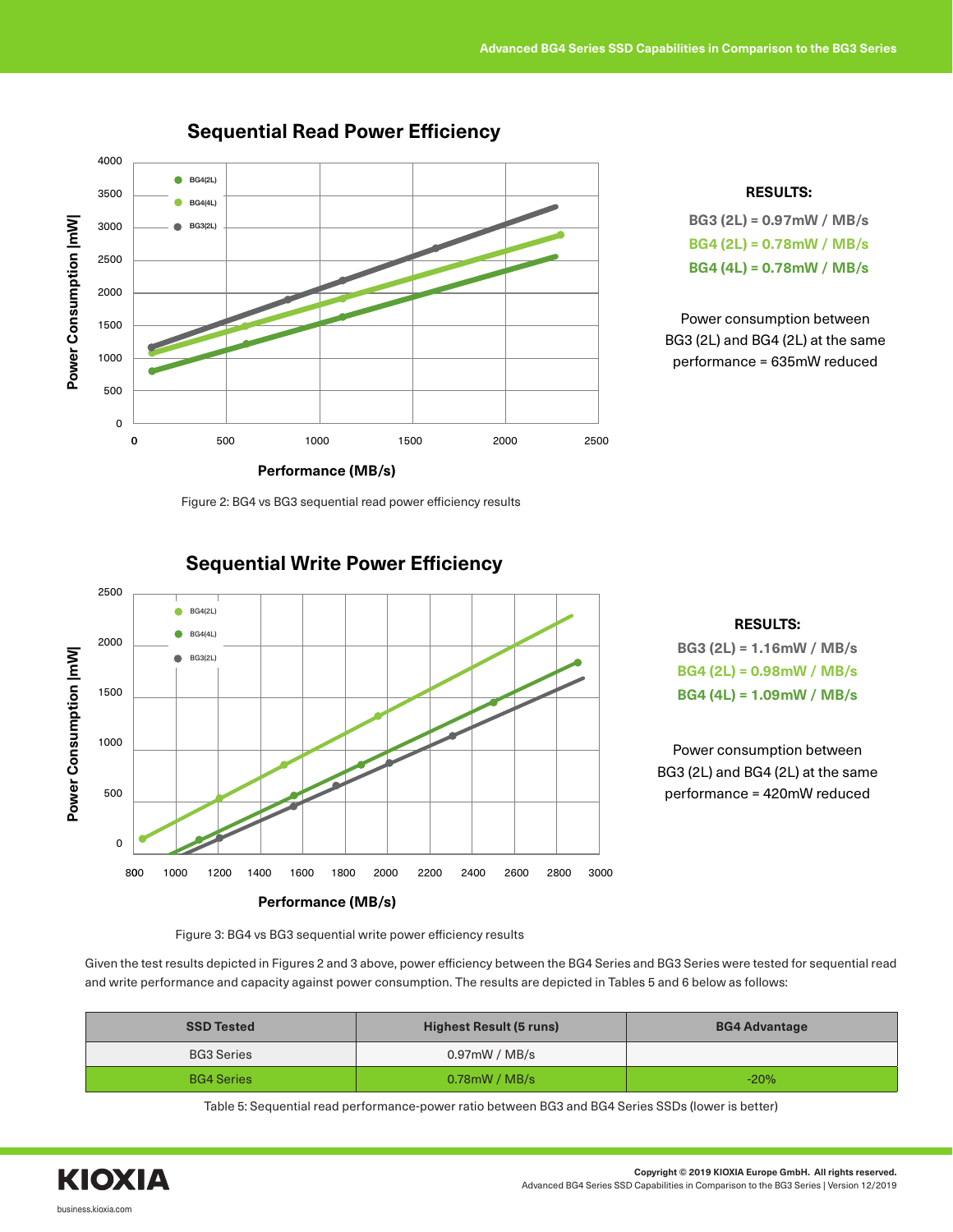| <b>SSD Tested</b> | Highest Result (5 runs) | <b>BG4 Advantage</b> |
|-------------------|-------------------------|----------------------|
| <b>BG3 Series</b> | $1.16$ mW / MB/s        |                      |
| <b>BG4 Series</b> | $0.98$ mW / MB/s        | $-16%$               |

Table 6: Sequential write performance-power ratio between BG3 and BG4 Series SSDs (lower is better)

From the results of the benchmark tests, the BG4 Series delivered significant performance and power consumption advantages over the previous generation BG3 Series as follows:

- **•** 43% higher sequential read performance
- **•** 277% higher sequential write performance
- **•** 100% higher random read performance
- **•** 80% higher random write performance
- **•** 20% improvement in the performance-power ratio

### **Additional Features**

The BG4 Series provides unique features when compared to the prior BG3 Series generation. On the surface, the BG4 Series delivers twice the storage capacity, from 512GB to 1024GB, enabling more data to be stored. The series also delivers twice the PCIe lanes which data can travel. Below the surface, the BG4 Series includes such features as power loss signal, HMB data integrity, and support for the NVMe 1.3b specification including namespace management commands, sanitize and telemetry.

Power loss signal is a solution to ensure that SSD integrity is maintained when a power loss event occurs. If a power loss is detected by the subsystem in the host, any acknowledged data that is in transit from the controller to non-volatile memory will be flushed using emergency power from the host. This capability is particularly effective for boot drives that need to ensure data integrity in the event of a system power loss.

The BG4 Series also improves the Host Memory Buffer technology with enhanced reliability that protects against host DRAM failures. It utilizes a hardware module that performs error protection for host DRAM. All HMB data that resides in host DRAM or SRAM support error correction coding which implements one bit error correction and two bits error detection (SECDED)<sup>10</sup>.

In support of the NVMe 1.3b specification, the BG4 Series supports namespace management commands that enable data to be organized as objects as opposed to traditional block or file-based approaches. This type of object storage eliminates the need for a hierarchical structure as it simplifies data access by placing everything in a single namespace. An identifier assigned to each object makes it easy to index or retrieve data, or find a specific object, such as a photo or video. Specification support also enables the BG4 Series to delete the mapping table and erase all blocks that have been written to, using the Sanitize Command.

Additionally, the BG4 Series supports telemetry via the NVMe 1.3b specification by capturing, analyzing and reporting SSD and telemetric data to users. Through this capability, BG4 Series SSDs deliver valuable insights regarding storage and application activities, and provide suggested ways to optimize the system and performance including application workload monitoring, infrastructure troubleshooting, and historical or real-time analysis.